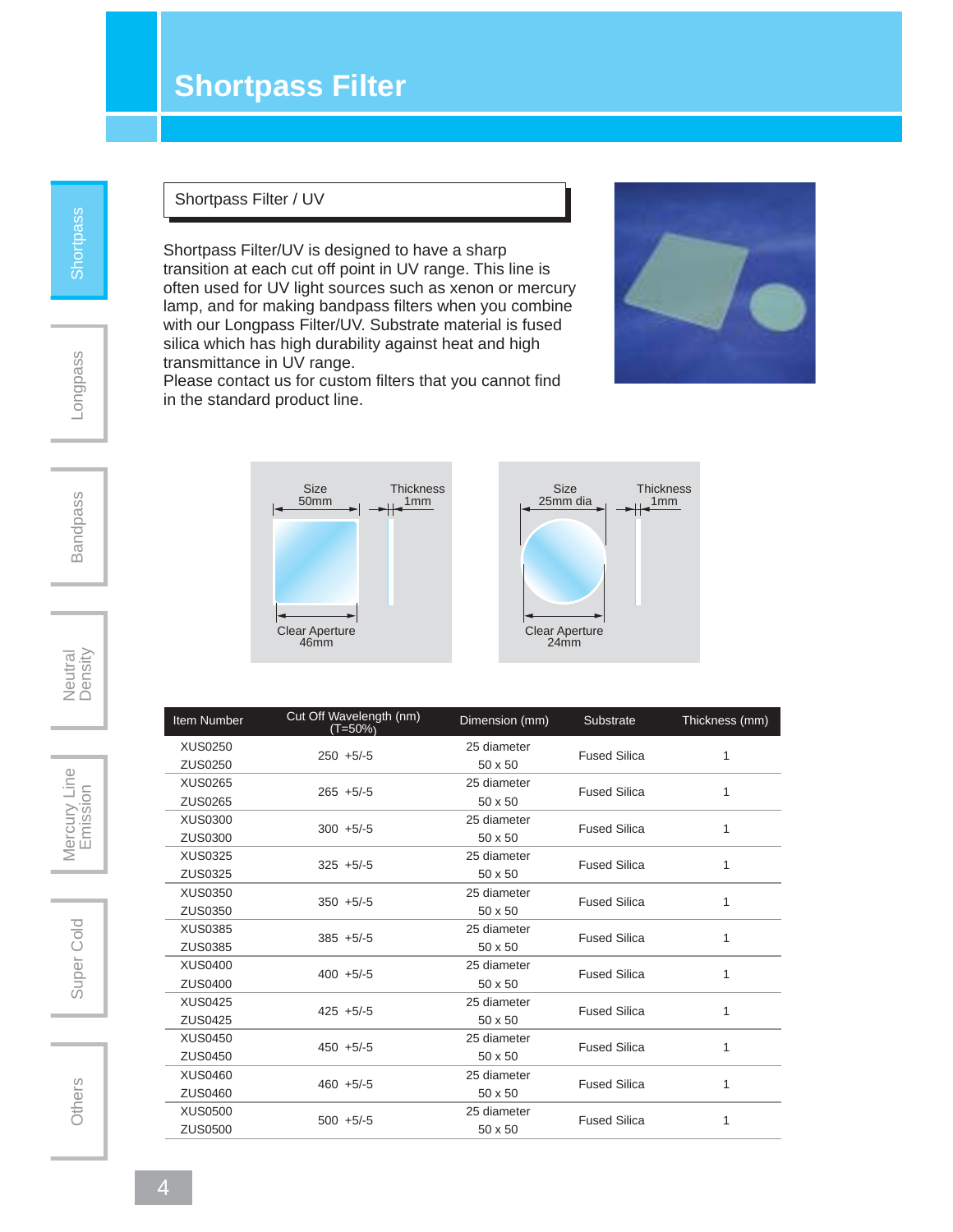









Longpass



Neutral<br>Density



Super Cold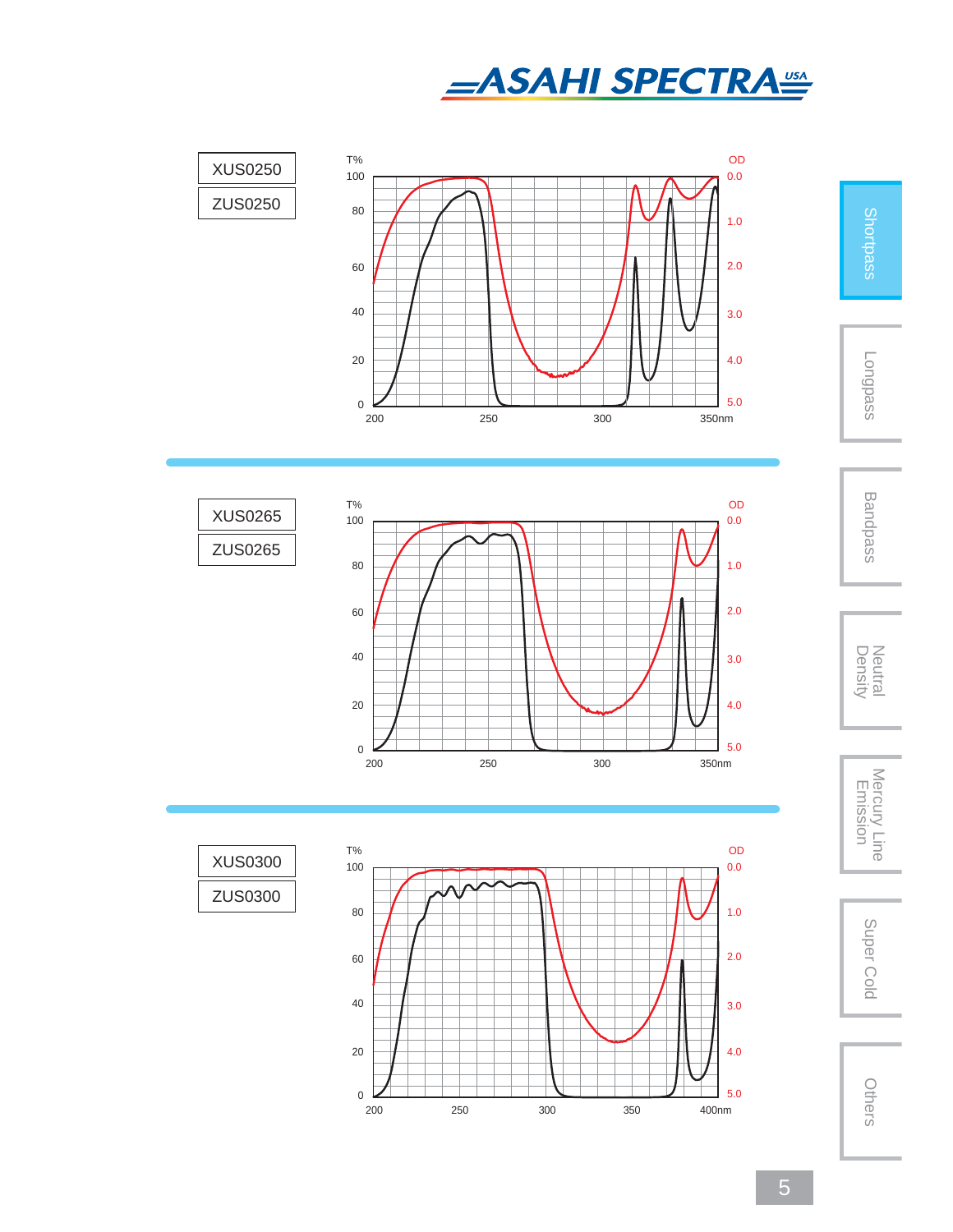

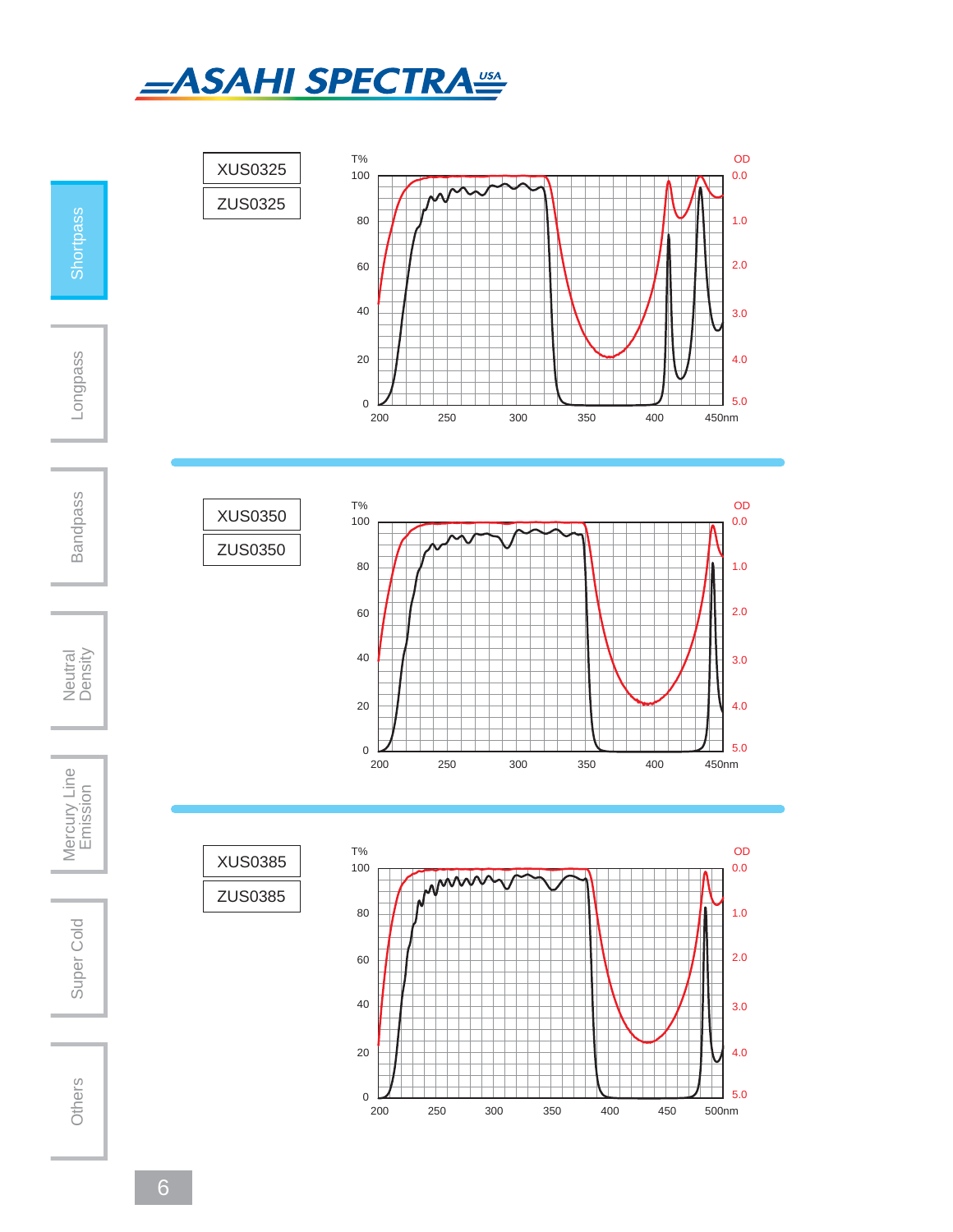







Shortpass

Longpass

Bandpass

Neutral<br>Density

Density Neutral Mercury Line Emission Super ColdMercury Line<br>Emission

Super Cold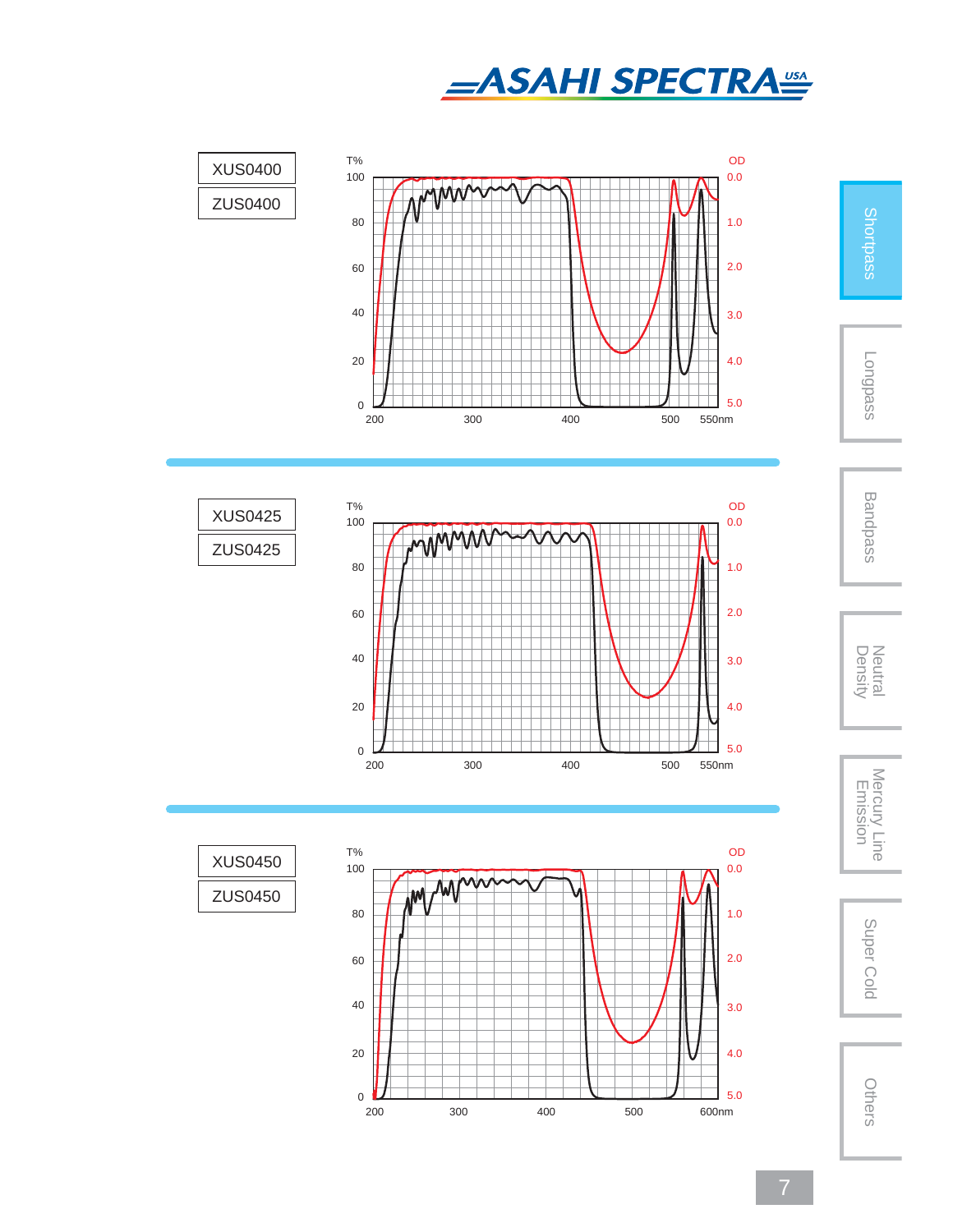



Super Cold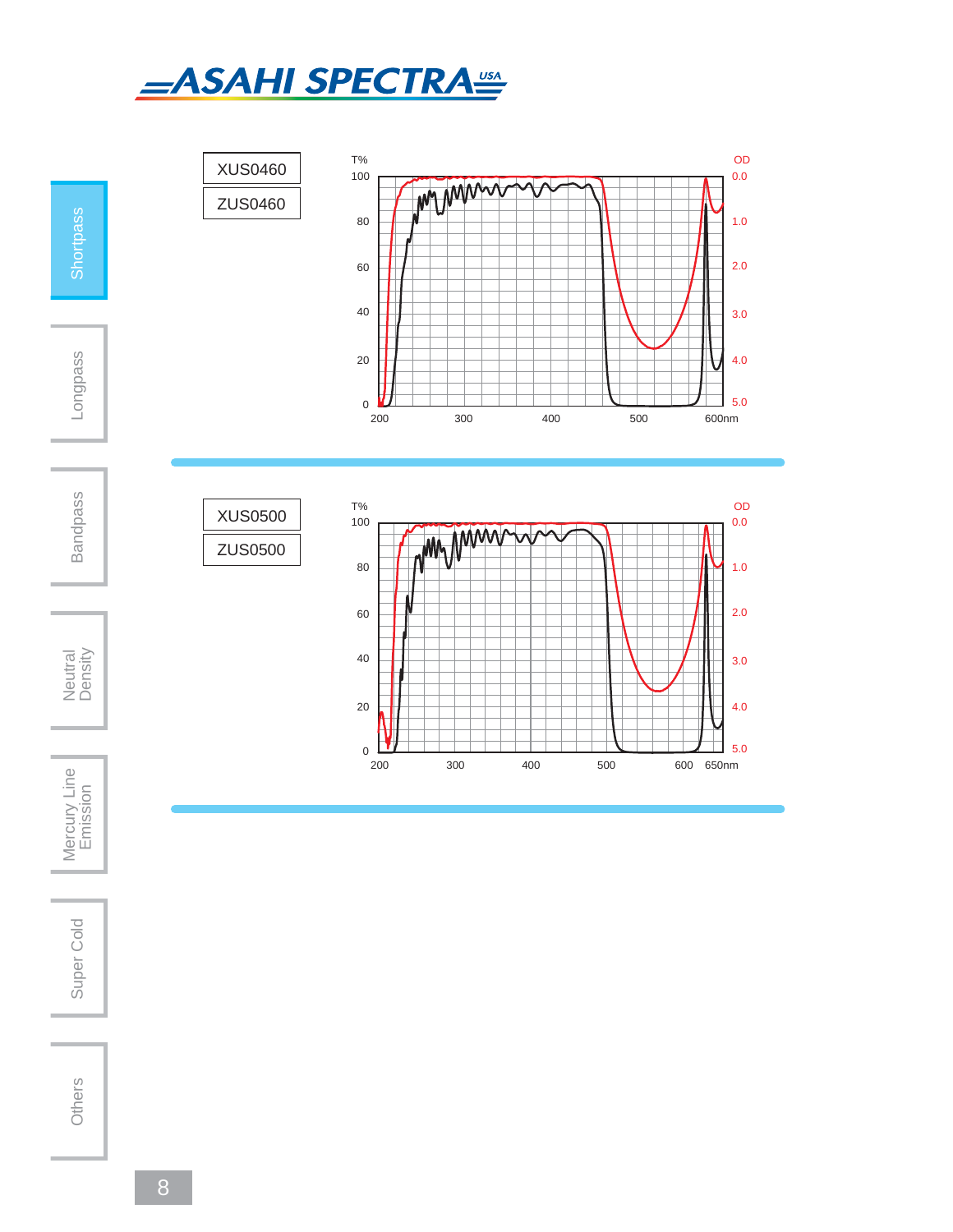

### Shortpass Filter / VIS Type

Shortpass Filter/VIS is designed to have a sharp transition at each cut off point in VIS range. ZVS0680, ZVS0710 or ZVS0750 can be used as a heat-blocking filter because they transmit whole VIS range and block a part of NIR range where tends to be changed into heat. Substrate material is fused silica which has hight durability against heat and high transmittance in VIS range.

Please contact us for custom filters that you cannot find in the standard product line.



Shortpass

Longpass



| <b>Item Number</b> | Cut Off Wavelength (nm)<br>(T=50%) | Dimension (mm) | Substrate           | Thickness (mm) |
|--------------------|------------------------------------|----------------|---------------------|----------------|
| XVS0430            | $430 + 5/-5$                       | 25 diameter    | <b>Fused Silica</b> | 1              |
| ZVS0430            |                                    | $50 \times 50$ |                     |                |
| <b>XVS0450</b>     | $450 + 5/-5$                       | 25 diameter    | <b>Fused Silica</b> | 1              |
| ZVS0450            |                                    | 50 x 50        |                     |                |
| <b>XVS0470</b>     | $470 + 5/-5$                       | 25 diameter    | <b>Fused Silica</b> |                |
| ZUS0470            |                                    | 50 x 50        |                     |                |
| XVS0490            | $490 + 5/-5$                       | 25 diameter    | <b>Fused Silica</b> |                |
| ZVS0490            |                                    | $50 \times 50$ |                     |                |
| XVS0510            | $510 + 5/-5$                       | 25 diameter    | <b>Fused Silica</b> |                |
| ZVS0510            |                                    | 50 x 50        |                     |                |
| XVS0530            | $530 + 5/-5$                       | 25 diameter    | <b>Fused Silica</b> | 1              |
| ZVS0530            |                                    | $50 \times 50$ |                     |                |
| XVS0550            | $550 + 5/-5$                       | 25 diameter    | <b>Fused Silica</b> | 1              |
| ZVS0550            |                                    | 50 x 50        |                     |                |
| <b>XVS0570</b>     | $570 + 5/-5$                       | 25 diameter    | <b>Fused Silica</b> |                |
| ZVS0570            |                                    | 50 x 50        |                     |                |
| XVS0590            | $590 + 5/-5$                       | 25 diameter    | <b>Fused Silica</b> |                |
| ZVS0590            |                                    | 50 x 50        |                     |                |
| XVS0610            | $610 + 5/-5$                       | 25 diameter    | <b>Fused Silica</b> | 1              |
| ZVS0610            |                                    | 50 x 50        |                     |                |
| XVS0630            | $630 + 5/-5$                       | 25 diameter    | <b>Fused Silica</b> |                |
| ZVS0630            |                                    | 50 x 50        |                     |                |

Neutral<br>Density

Bandpass

Density Neutral Mercury Line Emission Super ColdMercury Line<br>Emission

Super Cold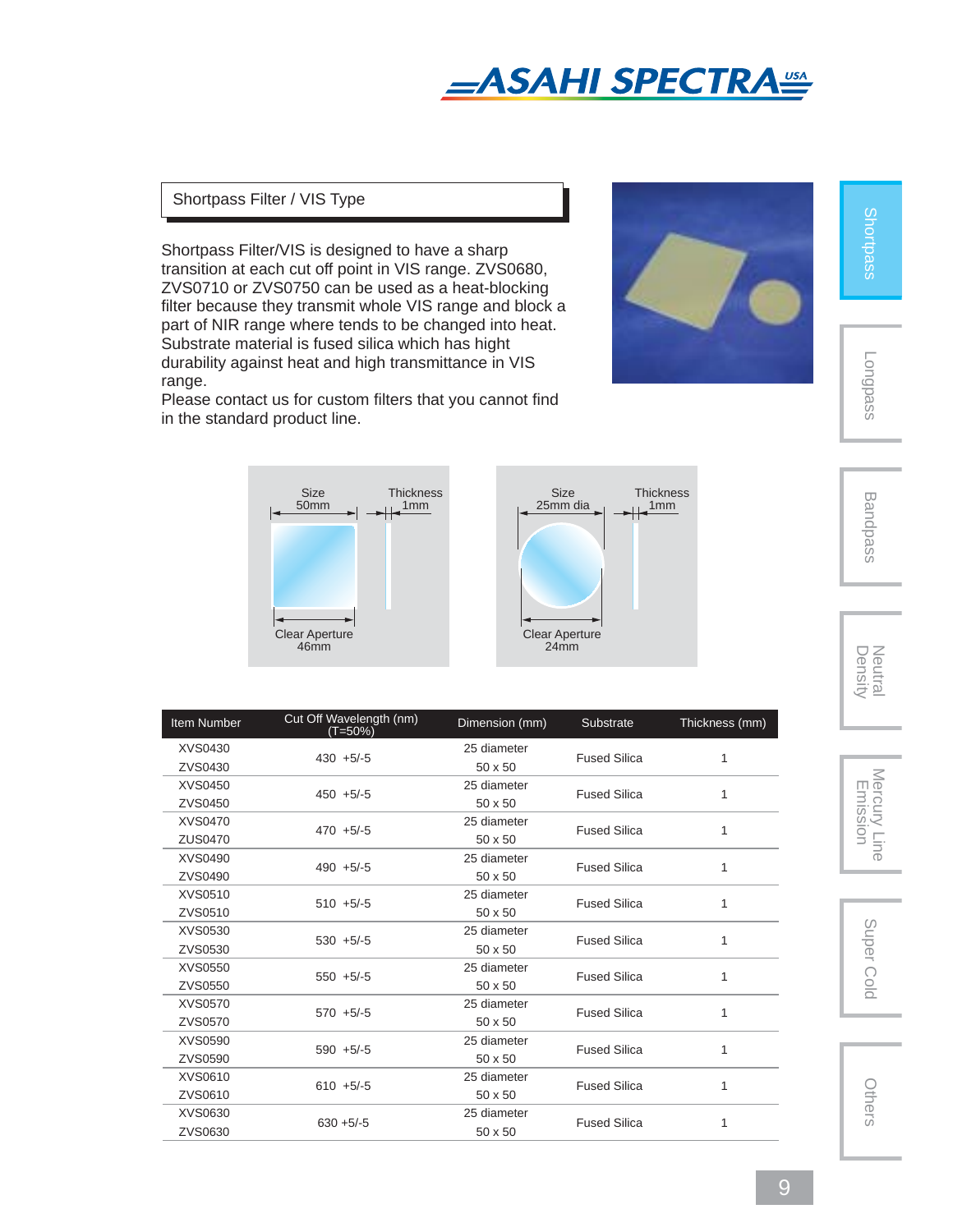

Item Number Cut Off Wavelength (nm) Dimension (mm) Substrate Thickness (mm) (T=50%) XVS0650 650 +5/-5 25 diameter Fused Silica 1 25 ulation 20050<br>ZVS0650 50 x 50 XVS0680 680 +6/-6 25 diameter Fused Silica 1 23 diameters 2014 23 diameters 2015<br>20 20 30 50 50 50 50 50 50 50 50  $\pm$  50 x 50 XVS0710 710 +7/-7 25 diameter Fused Silica 1 25 diameters 20 diameters 20 diameters 20 diameters 20 diameters 20 diameters 20 diameters 20 diameters 20 diameters 20 diameters 20 diameters 20 diameters 20 diameters 20 diameters 20 diameters 20 diameters 20 diameters 2 XVS0750 750 +7/-7 25 diameter Fused Silica 1 25 diameters 20 diameters 20 diameters 20 diameters 20 diameters 20 diameters 20 diameters 20 diameters 20 diameters 20 diameters 20 diameters 20 diameters 20 diameters 20 diameters 20 diameters 20 diameters 20 diameters 2

Bandpass



Mercury Line Super Cold | Mercury Line<br>
Emission

Others

Super Cold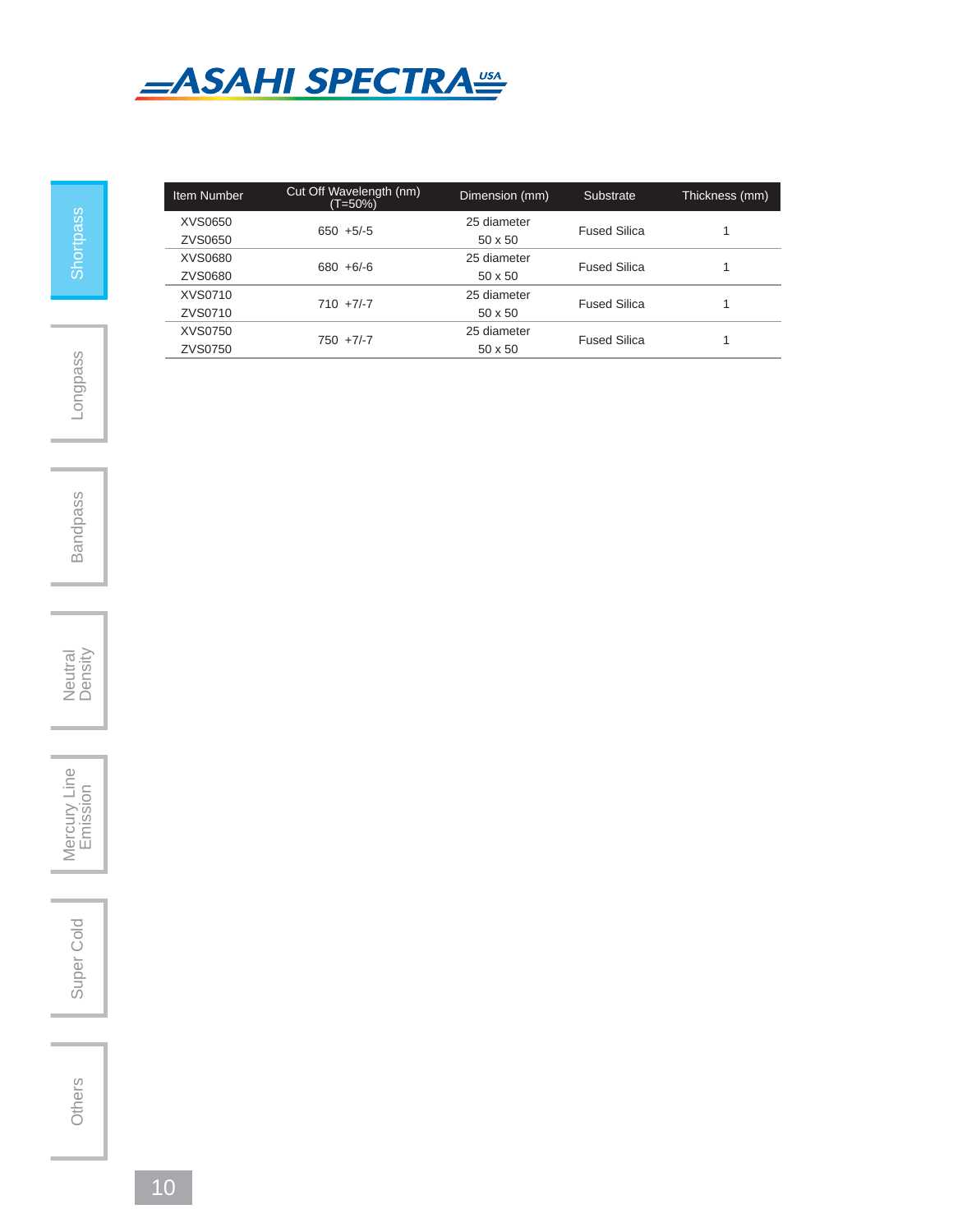









Longpass



Neutral<br>Density



Super Cold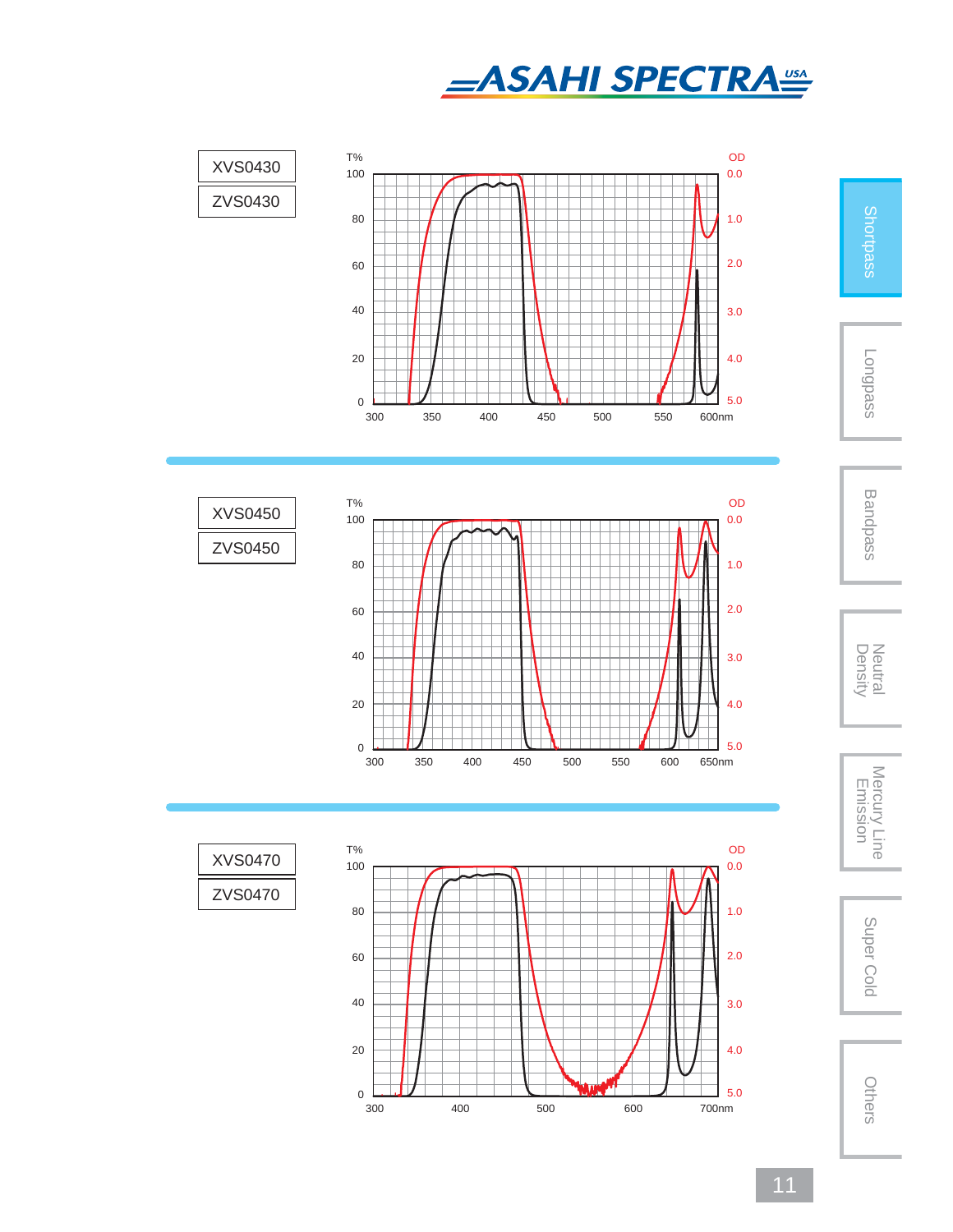



12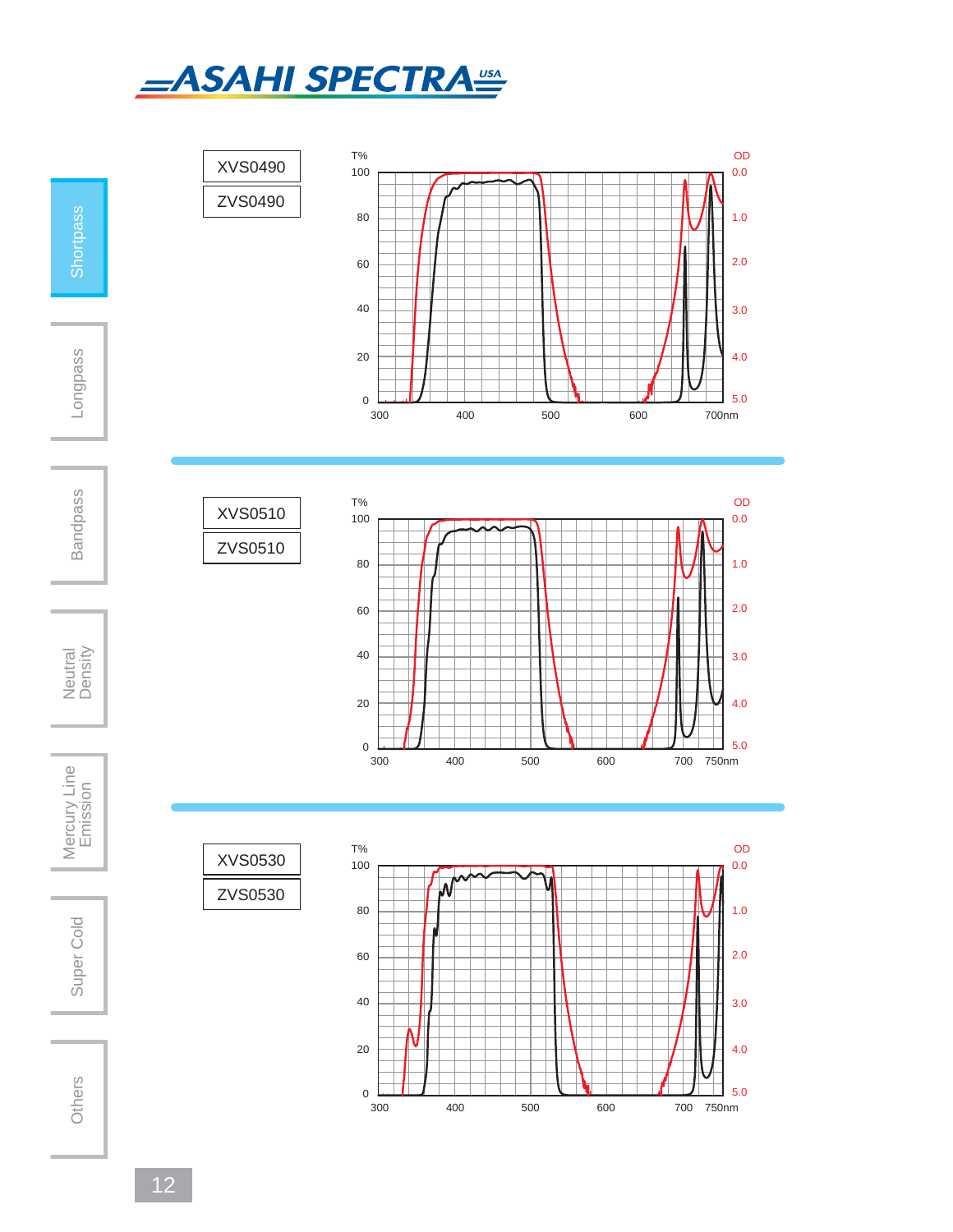







Shortpass

Longpass

Bandpass

Neutral<br>Density

Density Neutral Mercury Line Emission Super ColdMercury Line<br>Emission

Super Cold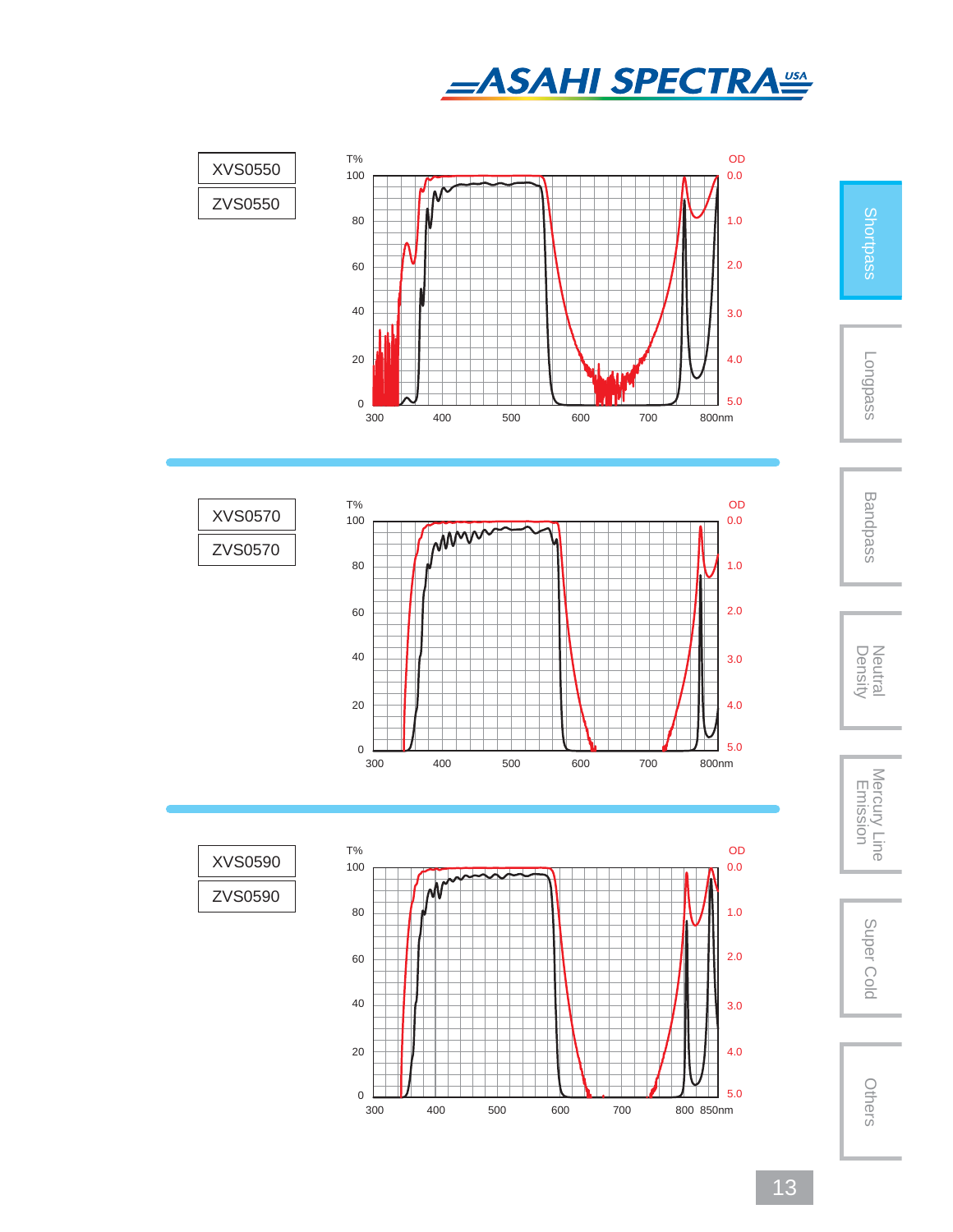

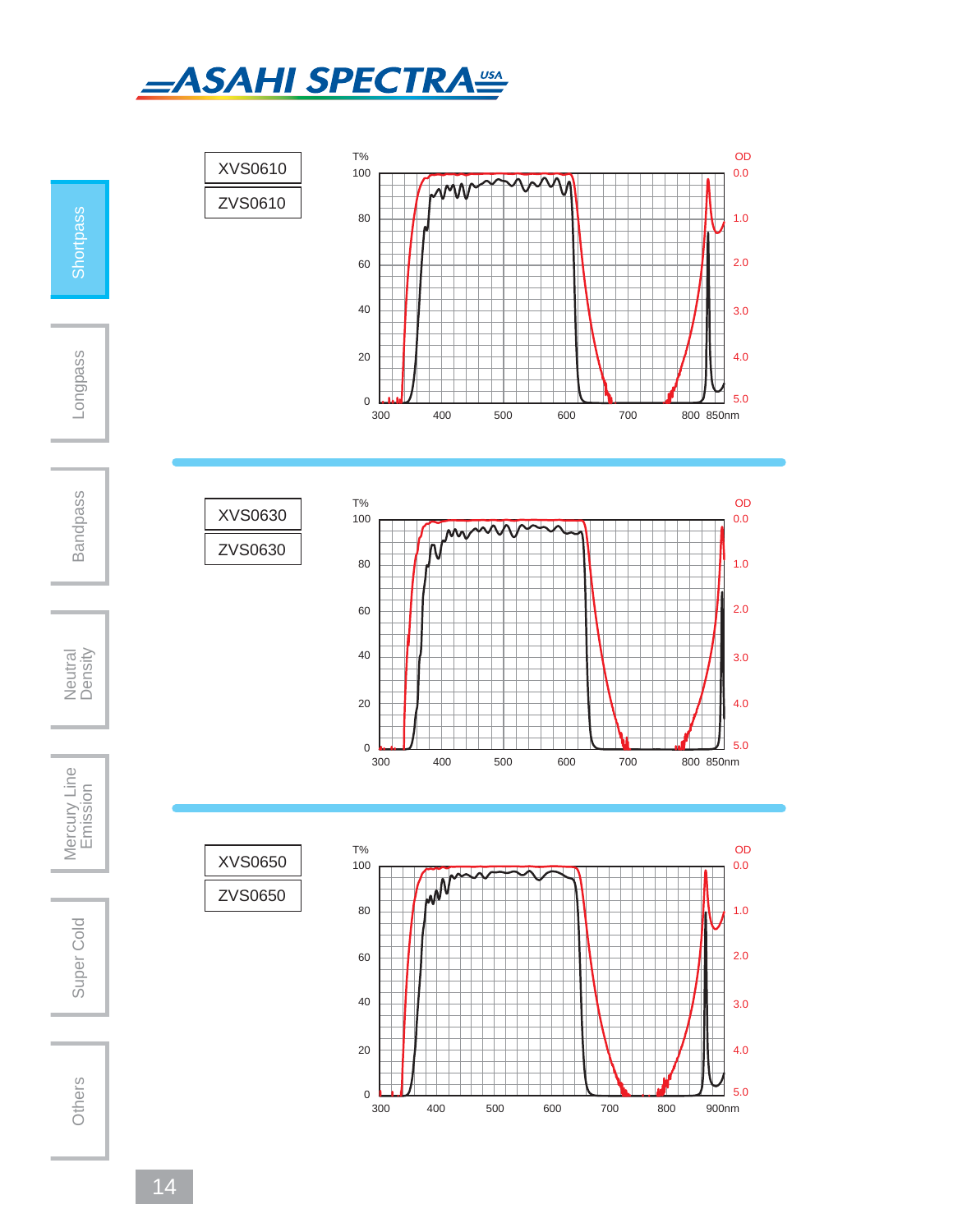







Shortpass

Longpass

Bandpass

Neutral<br>Density

Density Neutral Mercury Line Emission Super ColdMercury Line<br>Emission

Super Cold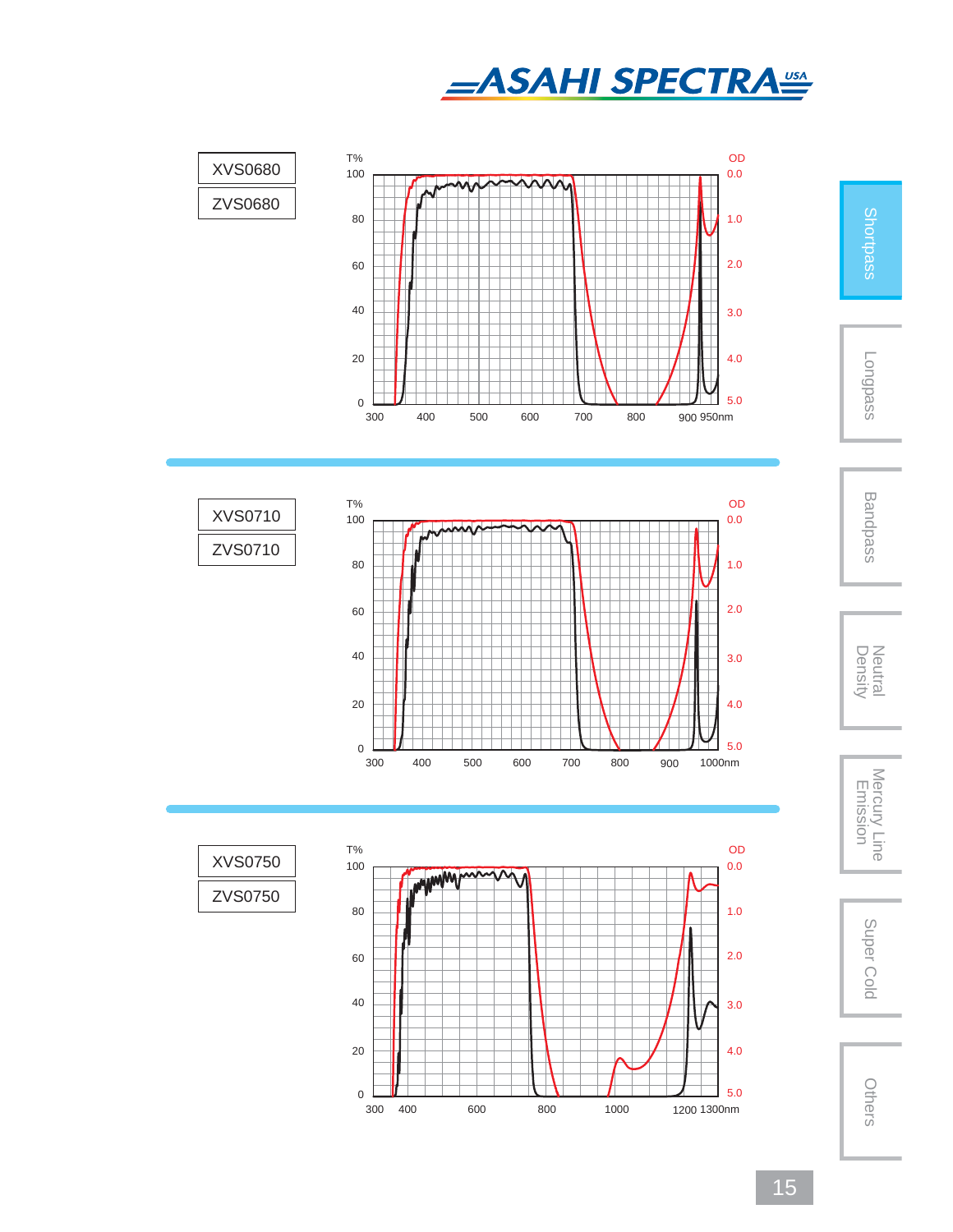# **\_ASAHI SPECTRA<sup>USA</sup>**

**Shortpass** 

Longpass

### Shortpass Filter / IR

Shortpass Filter/IR is designed to have a sharp transition at each cut off point in IR range. This line is often used for making bandpass filters when you combine with our longpass filter/IR. They are also used for a study of security field such as finger vein authentic system. Substrate material is fused silica which has high durability against heat. All filters are coated by IAD, which achieves high durability against heat and humidity.



Please contact us for custom filters that you cannot find in the standard product line.



| Item Number    | Cut Off Wavelength (nm)<br>(T=50%) | Dimension (mm) | Substrate           | Thickness (mm) |
|----------------|------------------------------------|----------------|---------------------|----------------|
| XIS0780        | $780 + 7/-7$                       | 25 diameter    | <b>Fused Silica</b> | 1              |
| ZIS0780        |                                    | 50 x 50        |                     |                |
| XIS0810        | $810 + 8/ -8$                      | 25 diameter    | <b>Fused Silica</b> |                |
| ZIS0810        |                                    | $50 \times 50$ |                     |                |
| XIS0840        | $840 + 8/ -8$                      | 25 diameter    | <b>Fused Silica</b> | 1              |
| ZIS0840        |                                    | $50 \times 50$ |                     |                |
| <b>XIS0870</b> | $870 + 8/ -8$                      | 25 diameter    | <b>Fused Silica</b> | 1              |
| ZIS0870        |                                    | $50 \times 50$ |                     |                |
| XIS0900        | $900 + 9/-9$                       | 25 diameter    | <b>Fused Silica</b> | 1              |
| ZIS0900        |                                    | 50 x 50        |                     |                |
| XIS0930        | $930 + 9/-9$                       | 25 diameter    | <b>Fused Silica</b> |                |
| ZIS0930        |                                    | $50 \times 50$ |                     |                |
| XIS0960        | $960 + 9/9$                        | 25 diameter    | <b>Fused Silica</b> | 1              |
| ZIS0960        |                                    | $50 \times 50$ |                     |                |
| XIS0990        | $990 + 9/-9$                       | 25 diameter    | <b>Fused Silica</b> | 1              |
| ZIS0990        |                                    | $50 \times 50$ |                     |                |
|                |                                    |                |                     |                |

**Bandpass** 

Neutral<br>Density

Super Cold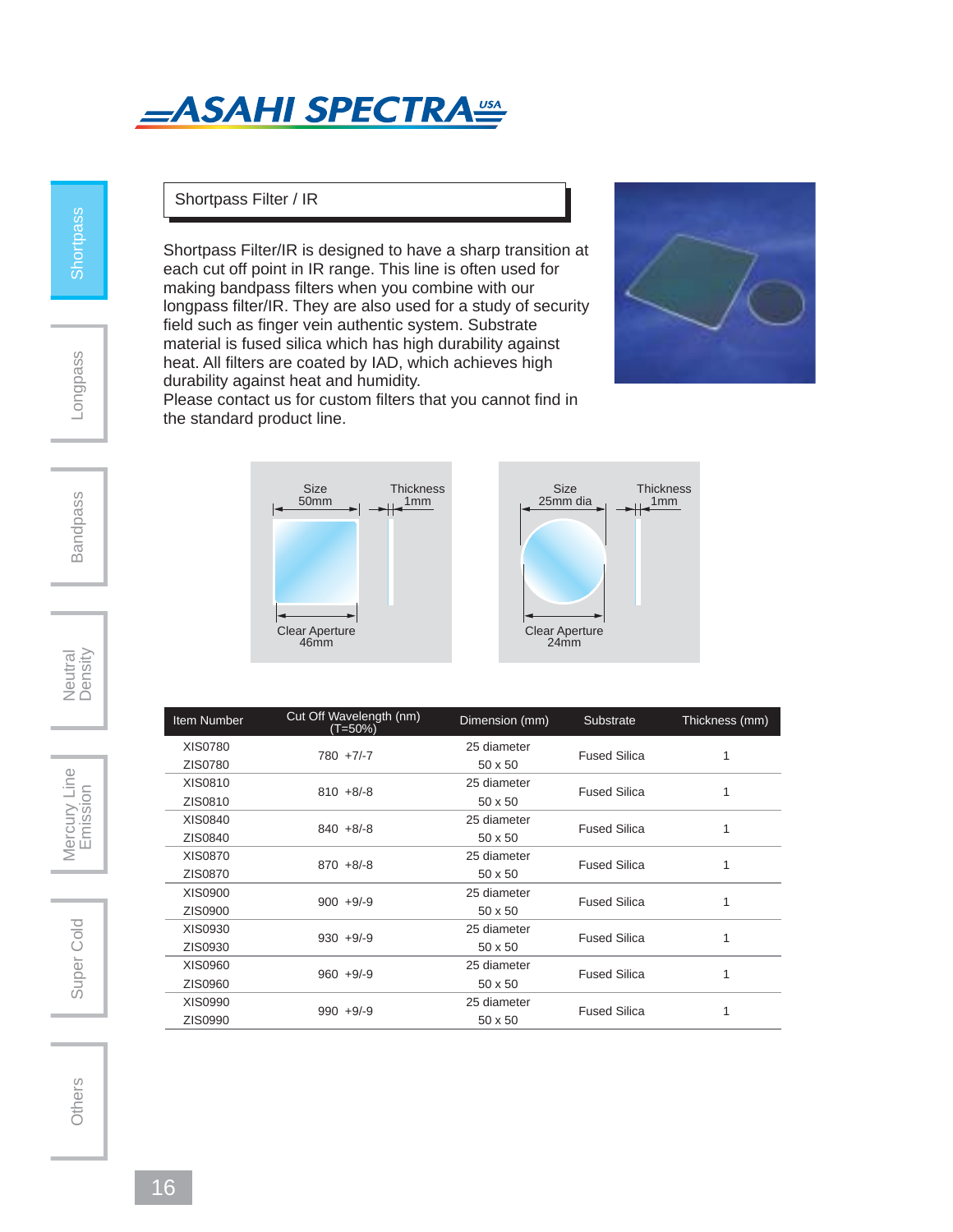









Longpass







Super Cold



17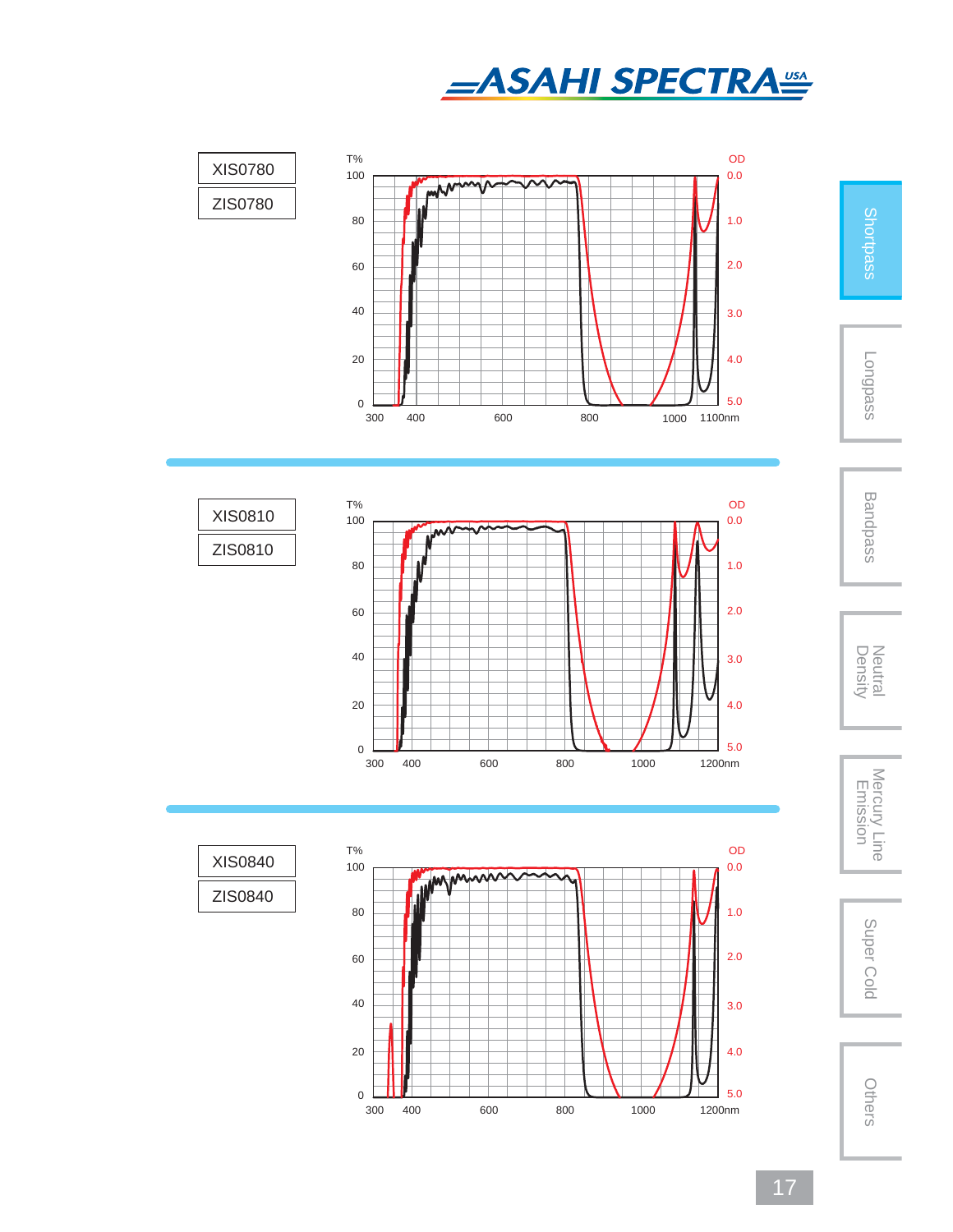



300 400 600 800 1000 1200 m 1300n

Neutral<br>Density